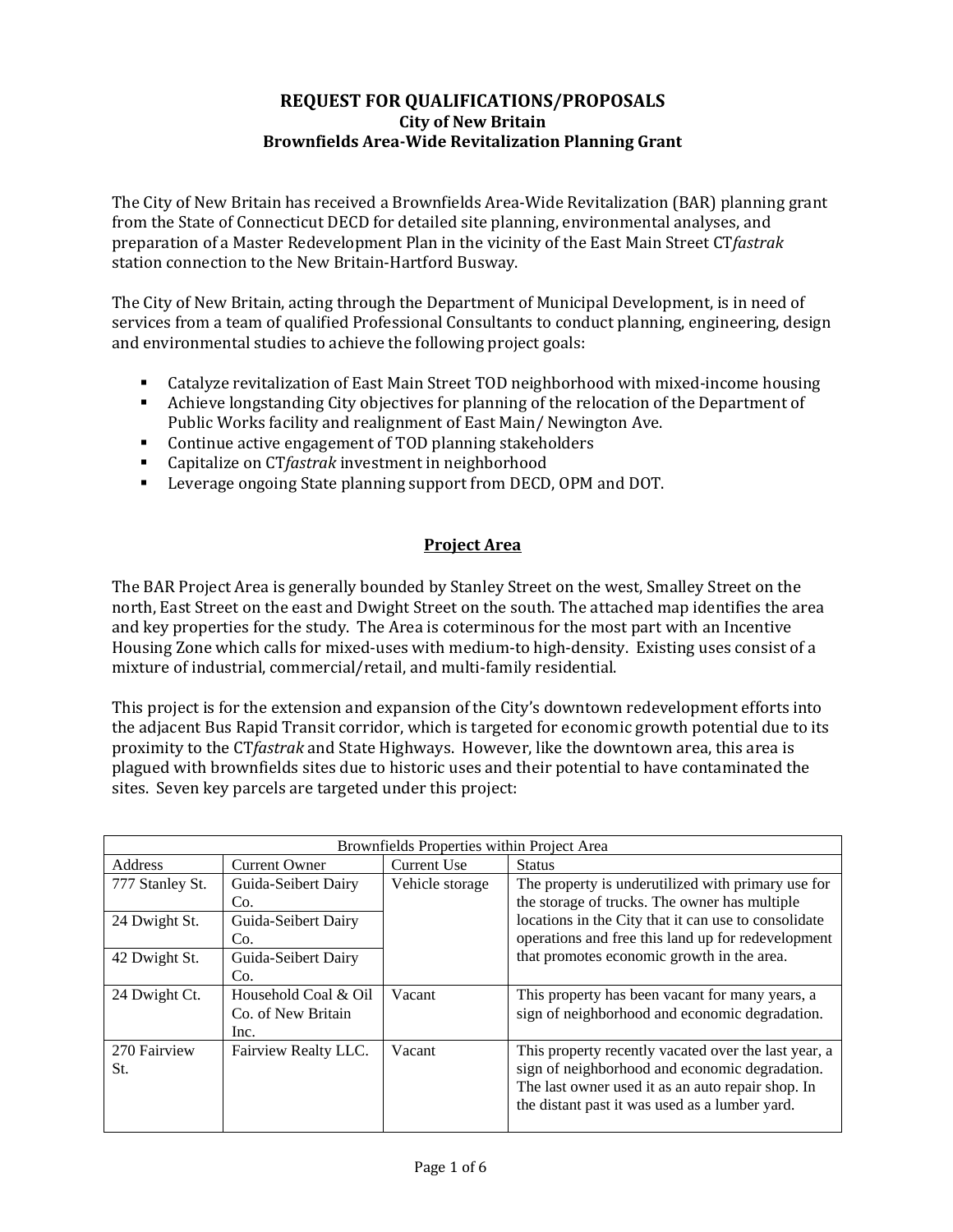| 4 Woodland St. | GHT Associates LLC. | Vacant        | This property recently vacated over the last year, a |
|----------------|---------------------|---------------|------------------------------------------------------|
|                |                     |               | sign of neighborhood and economic degradation.       |
| 55 and 70      | City of New Britain | Department of | The City is planning to relocate the DPW facility,   |
| Harvard St.    |                     | Public Works  | which would allow for roadway realignment and        |
|                |                     |               | redevelopment consistent with the vision for this    |
|                |                     |               | area.                                                |

Most of the sites had coal and fuel storage at some point in time and some had fuel tanks. The Guida site also had a railroad through the middle of the property, and most of the sites used the rail for materials receipt. These historic uses and the presence of the rail may have led to contamination at these properties, making the properties undesirable for resale and future redevelopment. 

The Harvard St. DPW facility is across the street from the East Main St. CTfastrak station. It is anticipated that the DPW facility will be relocated in the near future. When the property is cleared, the northern edge of the property will be used to construct a realigned section of East Main Street, which is State Rt. 174, and a new intersection at East Street at the entrance to Newington Avenue, so that State Rt. 174 here will become an undeviated route.

# **Scope of Services**

The Scope of Services is anticipated to include:

- 1. Review of the TOD Plan (ongoing) being done by others for the area and coordination of activities. This and previous planning efforts envision the realignment of the East Main St./East St. /Newington Ave. intersection to improve traffic circulation, create parking to service the CTfastrak station, open additional land for mixed-use development and facilitate mixed-use development in the area, especially on the current brownfields properties.
- 2. Phase I Environmental Assessments for seven key parcels and Phase II Environmental Assessment for the DPW Facility.
- 3. Analysis of the infrastructural improvements recommended in the TOD Plan including analysis of the economic and environmental feasibility of relocation of the DPW and realignment of the road and intersection of East Main St./East St./Newington Ave.
- 4. Preparation of preliminary engineering assessments including budgets for construction of the road and intersection realignment, analysis and recommendations for revised traffic patterns and signalization, and engineering assessments including budgets for at least three alternative sites for the DPW.
- 5. Identification of impediments to implementation of the TOD plan, including due diligence for site acquisition, legal analysis of environmental liabilities, estimated costs for site remediation, and identifying sources of financial assistance.
- 6. Community Outreach to involve residents and stakeholders throughout the planning process.
- 7. Master Redevelopment Plan that: identifies revisions to the TOD Conceptual Plan deemed necessary from the analysis and identification of impediments and shown in detailed concept plans and drawings; determines where major investments are required; includes detailed implementation strategies regarding property assemblage/transfers, brownfields remediation, infrastructure improvements, financing and marketing to make key sites development ready; and achieves consensus of the neighborhood stakeholders with the State and City officials and staff.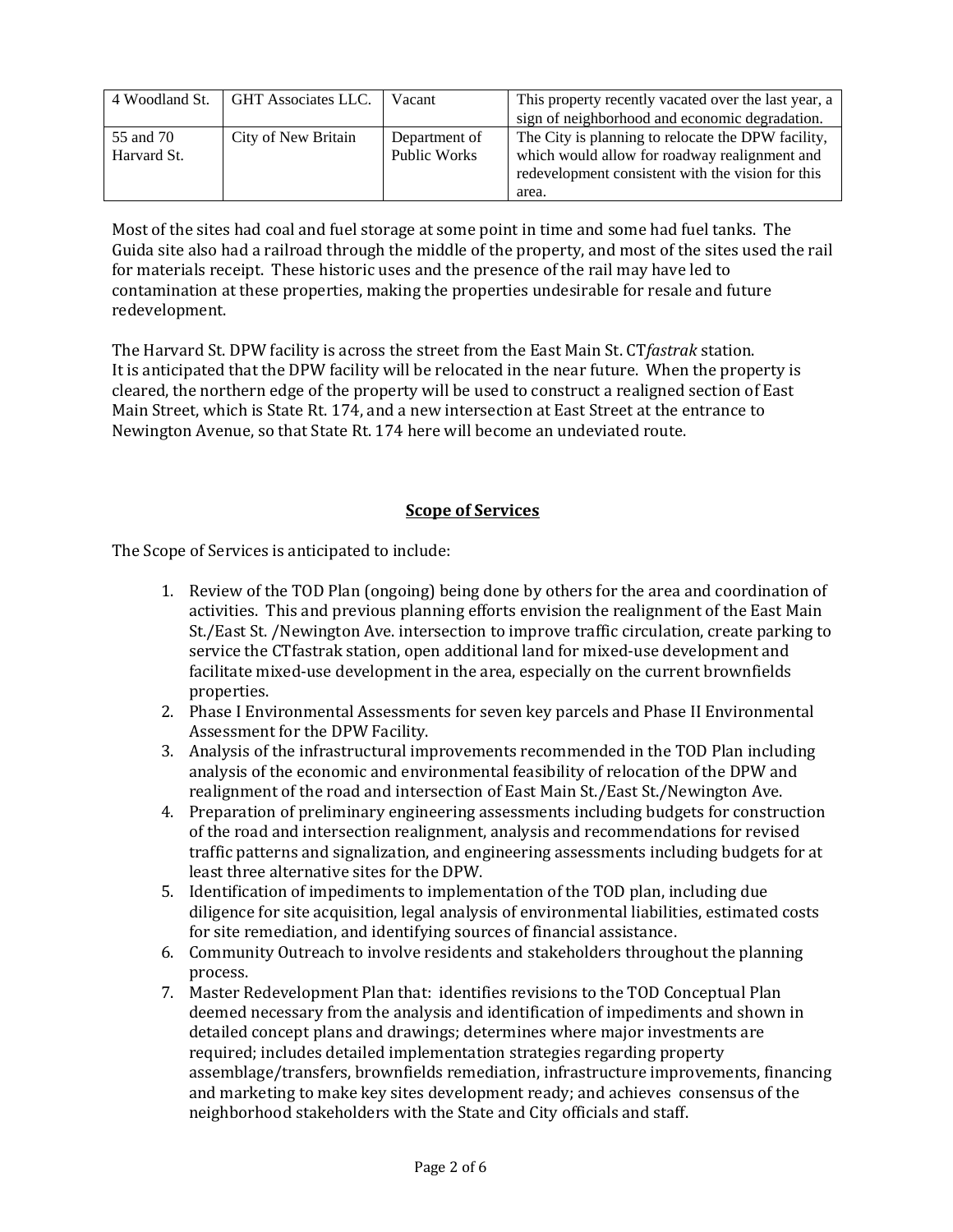The scope of environmental investigations and reports must conform to the applicable Department of Energy and Environmental Protection laws and regulations and the applicable American Standards for Testing Materials document standards.

The Consulting Team selected will need to possess the professional expertise to deliver the above tasks. It is anticipated that work will begin by June 2016 and be completed by December 2017.

## **Statement of Qualifications/Proposal**

Statements of Qualifications/Proposal in response to this  $RFQ/RFP$  must include the following:

- A current Federal Form SF330 (or substitute) that lists the Lead Firm and all subconsultants in the Team and provides resumes of key personnel and qualifications by discipline.
- The Firm's scope and approach to the project by providing a clear, complete statement of work that demonstrates an understanding of all tasks to be accomplished.
- The Firm's understanding and knowledge of Federal, State and City procedures and policies.
- Contact information for not less than three high quality professional references.
- Current team/Company brochures that includes a list of similar high quality projects that the Team has completed including performance related to completing the project on schedule and within budget.
- A listing of jobs/projects currently under contract.
- A listing of any actions taken by any regulatory agency or litigation involving the Team/Sub-consultants or its agents or employees with respect to any work performed.
- All insurances that the Firm has that would be applicable to the work (see Minimum Insurance requirements under Attachments).
- Man-hour estimates for relevant tasks with hourly rates and fee schedule for work identified in the Scope of Services.

The City of New Britain is an Affirmative Action/Equal Opportunity Employer. Minority/Women's/Small Business Enterprises are encouraged to apply Qualification as a minority-or women-owned enterprise, if applicable, should be certified.

Funding for this project is provided by the State of Connecticut, Department of Economic and Community Development BAR Planning Grant All General Grant conditions apply.

Proposals  $(3 \text{ copies})$  should be submitted by no later than May 11, 2016, to:

Mr. Kenneth A. Malinowski City of New Britain Department of Municipal Development 27 West Main Street, Rm 311 New Britain, CT 06051 (860) 826‐3330 

All questions shall be directed to kmalinowski@newbritainct.gov. Deadline for questions is April 26, 2016. Answers to all questions will be posted on the City's website at www.newbritainct.gov by April 29, 2016.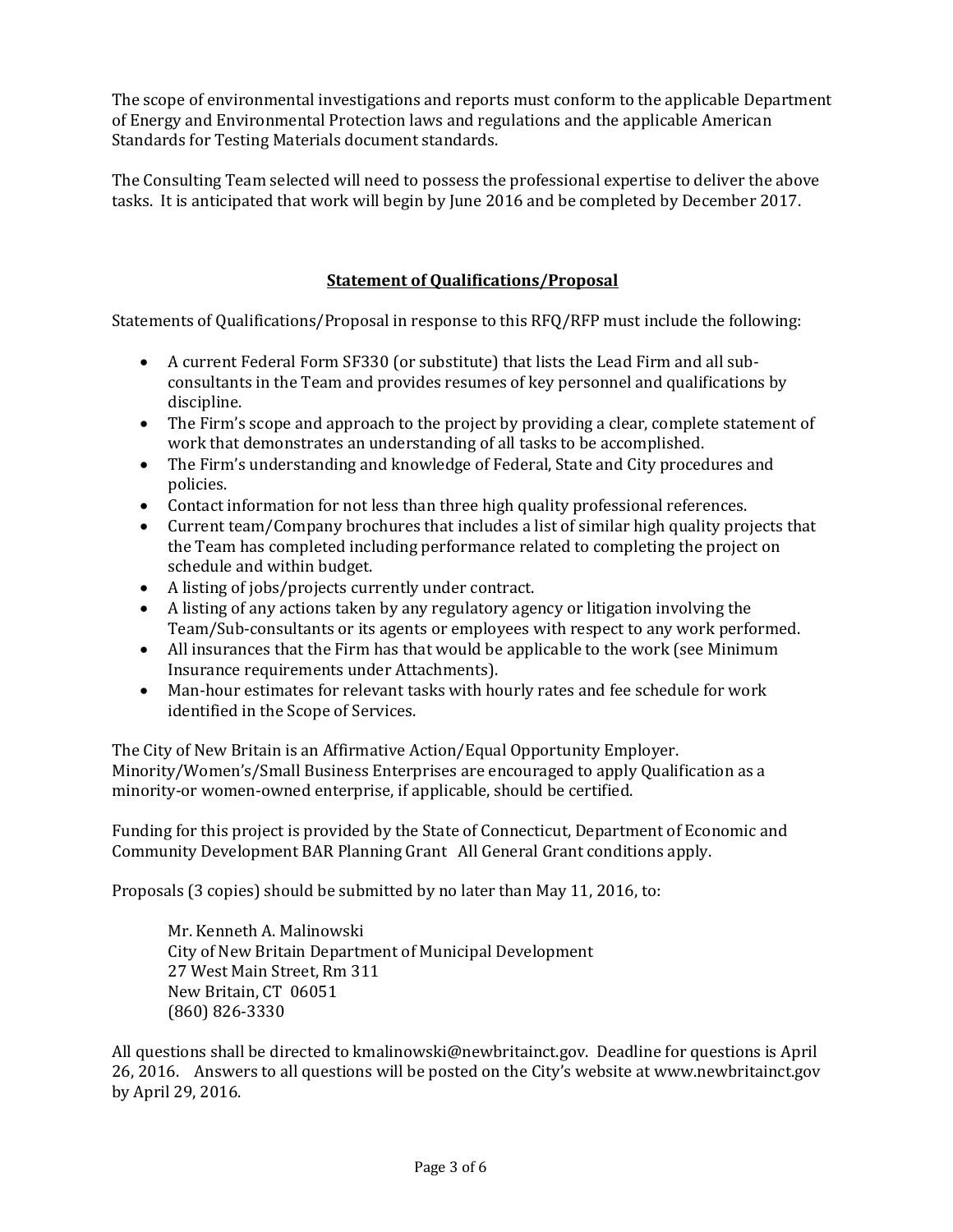## **Selection Criteria**

The City will develop a short list of teams based on the below selection criteria. Teams will be given an advance notice (of at least one week) and will have to be represented by key members responsible for successful implementation of the project.

Selection of a firm will be based upon the following criteria:

- Responsiveness of the Statement of Qualifications to the purpose and scope of the project.
- Reputation and professional qualifications of the specific individuals assigned to complete the job.
- Experience in similar work.
- Cost estimates and fee schedule.
- Quality of the Proposal and Project Plan.

Evaluation and subsequent selection of a firm shall consider the overall ranking of the Team and the fairness and reasonableness of the proposed fee. If there is significant disparity among the fee proposals, the City shall request each team to substantiate their fee proposal during the interview to ensure that the Scope of Work is clear and understood by all teams.

All submittals to this  $RFQ/RFP$  will become the property of the City. Teams will have to agree that the proposal will remain valid for 90 days, after the closing date of the submission and may be extended beyond that time by mutual agreement. The City may amend or cancel this RFQ/RFP, prior to the due date and time. All notices will be published on the City's website. The City reserves the right to reject any or all bids.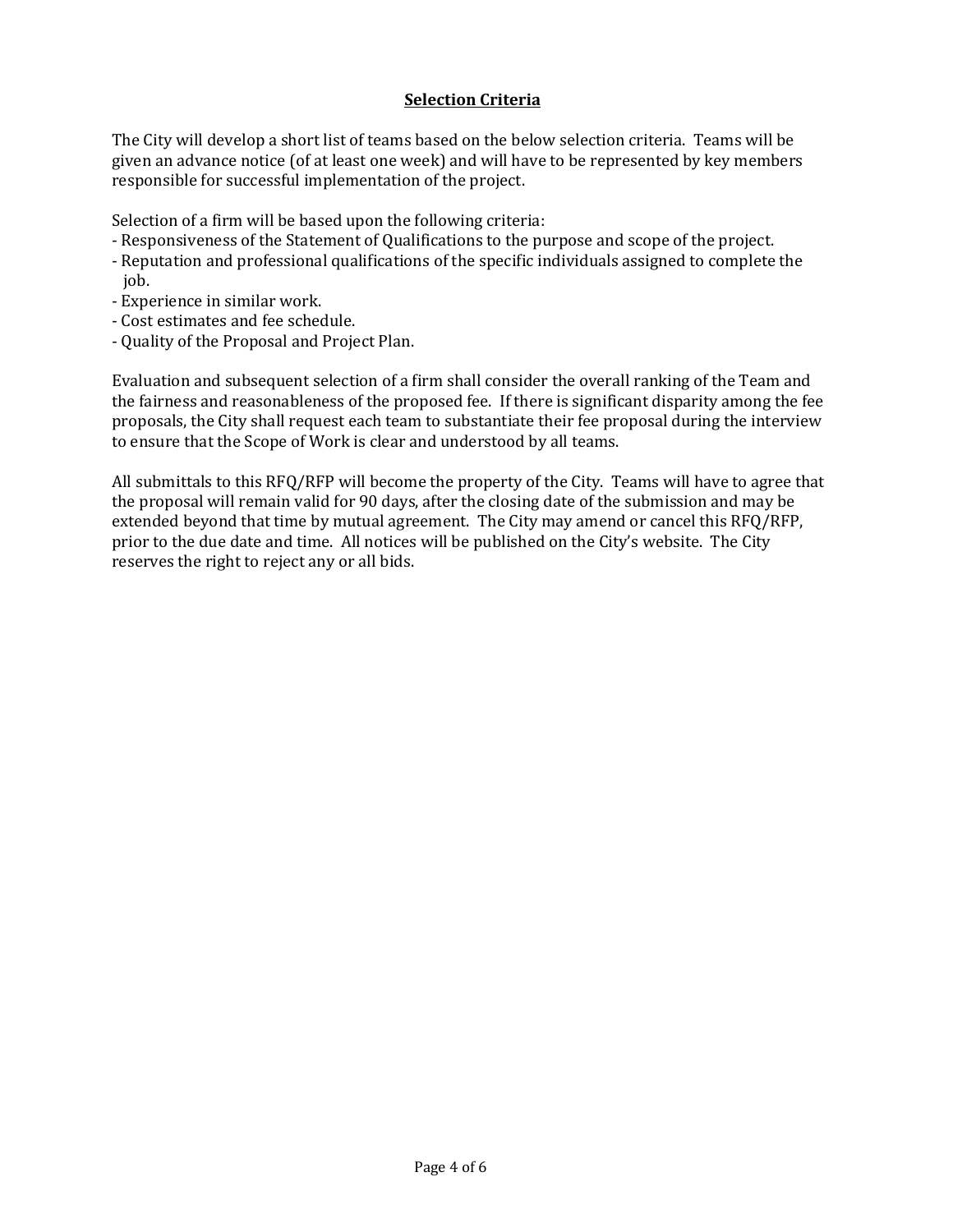# **Attachments**

**Standard Form 330** · An editable version of this form can be downloaded from: www.gsa.gov**/portal/forms/**download**/116486**

#### **Minimum Insurance Requirements**

The selected Vendor shall agree to maintain in force at all times during which services are to be performed the following coverage's placed with company(ies) licensed by the State of Connecticut which have at least an "A-" VIII policyholders rating according to Best Publication's latest edition Key Rating Guide. 

|                        |                                         | (Minimum Limits) |
|------------------------|-----------------------------------------|------------------|
| General Liability*     | Each Occurrence                         | \$1,000,000      |
|                        | General Aggregate                       | \$2,000,000      |
|                        | Products/Completed Operations Aggregate | \$2,000,000      |
| Auto Liability*        | <b>Combined Single Limit</b>            |                  |
|                        | Each Accident                           | \$1,000,000      |
| Umbrella*              | Each Occurrence                         | \$1,000,000      |
| (Excess Liability)     | Aggregate                               | \$1,000,000      |
| Professional Liability | Each Occurrence                         | \$1,000,000      |
|                        | Aggregate                               | \$1,000,000      |

\* "The City of New Britain and Consolidated School District and the State of Connecticut" shall be named as "Additional Insured". Coverage is to be provided on a primary, noncontributory basis.

If any policy is written on a "Claims Made" basis, the policy must be continually renewed for a minimum of two  $(2)$  years from the completion date of this contract. If the policy is replaced and/or the retroactive date is changed, then the expiring policy must be endorsed to extend the reporting period for claims for the policy in effect during the contract for two  $(2)$  years from the completion date.

| Workers' Compensation and WC Statutory Limits |                         |           |
|-----------------------------------------------|-------------------------|-----------|
| Employers' Liability                          | EL Each Accident        | \$500,000 |
|                                               | EL Disease Each Employ  | \$500,000 |
|                                               | EL Disease Policy Limit | \$500,000 |

Original, completed Certificates of Insurance must be presented to the Purchasing Agent prior to purchase order/contract issuance. Vendor agrees to provide replacement/renewal certificates at least 60 days prior to the expiration of the policy. Should any of the above described policies be cancelled before the expiration date, written notice must be made to the City 30 days prior to cancellation. 

The Vendor shall agree to submit proof of the following coverage's placed with company(ies) licensed by the State of Connecticut which have at least an "A-" VIII policyholders' rating according to Best Publication's latest edition Key Rating Guide. In addition, all Carriers are subject to approval by the City of New Britain.

The Vendor shall also agree to name the City and the State as Additional Insured on all Insurance Policies except Workers Compensation and to provide a Waiver of Subrogation on all Insurance Policies.